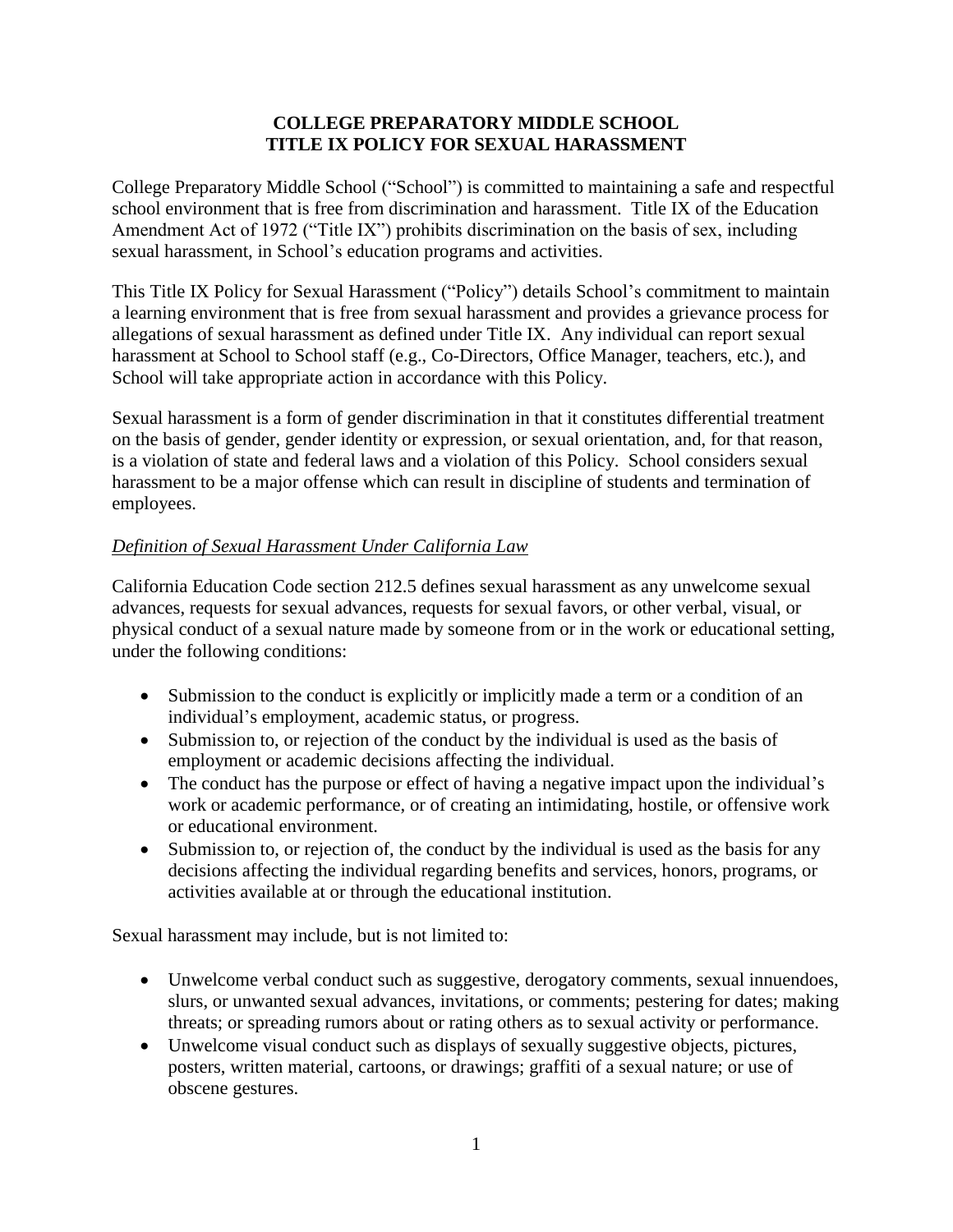- Unwelcome physical conduct such as unwanted touching, pinching, kissing, patting, hugging, blocking of normal movement, assault; or interference with work or study directed at an individual because of the individual's sex, sexual orientation, or gender.
- Threats and demands or pressure to submit to sexual requests in order to keep a job or academic standing or to avoid other loss, and offers of benefits in return for sexual favors.

Under Education Code section 230, harassment and other discrimination on the basis of sex include, but are not limited to, the following: exclusion of a person or persons from participation in, denial of the benefits of, or subjection to harassment or other discrimination in, any academic, extracurricular, research, occupational training, or other program or activity; and exclusion from participation in, or denial of equivalent opportunity in, athletic programs. The full definition of discrimination and harassment based on sex from Education Code section 230 can be found here: [http://leginfo.legislature.ca.gov/faces/codes\\_displaySection.xhtml?lawCode=EDC&sectionNum](http://leginfo.legislature.ca.gov/faces/codes_displaySection.xhtml?lawCode=EDC§ionNum=230)  $=230$ .

The definition of sexual harassment under California law and the definition of Sexual Harassment under Title IX overlap in some areas. Complaints alleging unlawful discrimination, harassment, intimidation, or bullying based on gender, sex, gender identity or expression, or sexual orientation are eligible to be investigated pursuant to School's Uniform Complaint Procedures Policy. However, if any complaints alleging sexual harassment constitute Sexual Harassment as defined under Title IX (see below), the complaints shall be investigated under the Title IX Grievance Procedures for Sexual Harassment. School prohibits retaliatory behavior against anyone who files a sexual harassment complaint or any participant in the complaint investigation process.

#### *Sex Equity in Education Act Statement*

Students have all the rights set forth in Education Code section 221.8 (as applicable to School's programs). This includes the right to fair and equitable treatment, the right to a school environment without discrimination on the basis of sex, and right to be provided with an equitable opportunity to participate in all academic extracurricular activities. The description of all rights set forth in Education Code section 221.8 can be found here:

[http://leginfo.legislature.ca.gov/faces/codes\\_displaySection.xhtml?lawCode=EDC&sectionNum](http://leginfo.legislature.ca.gov/faces/codes_displaySection.xhtml?lawCode=EDC§ionNum=221.8)  $=221.8$ .

For more information about Gender Equity/Title IX, please visit the following CDE website: [https://www.cde.ca.gov/re/di/eo/genequitytitleix.asp.](https://www.cde.ca.gov/re/di/eo/genequitytitleix.asp)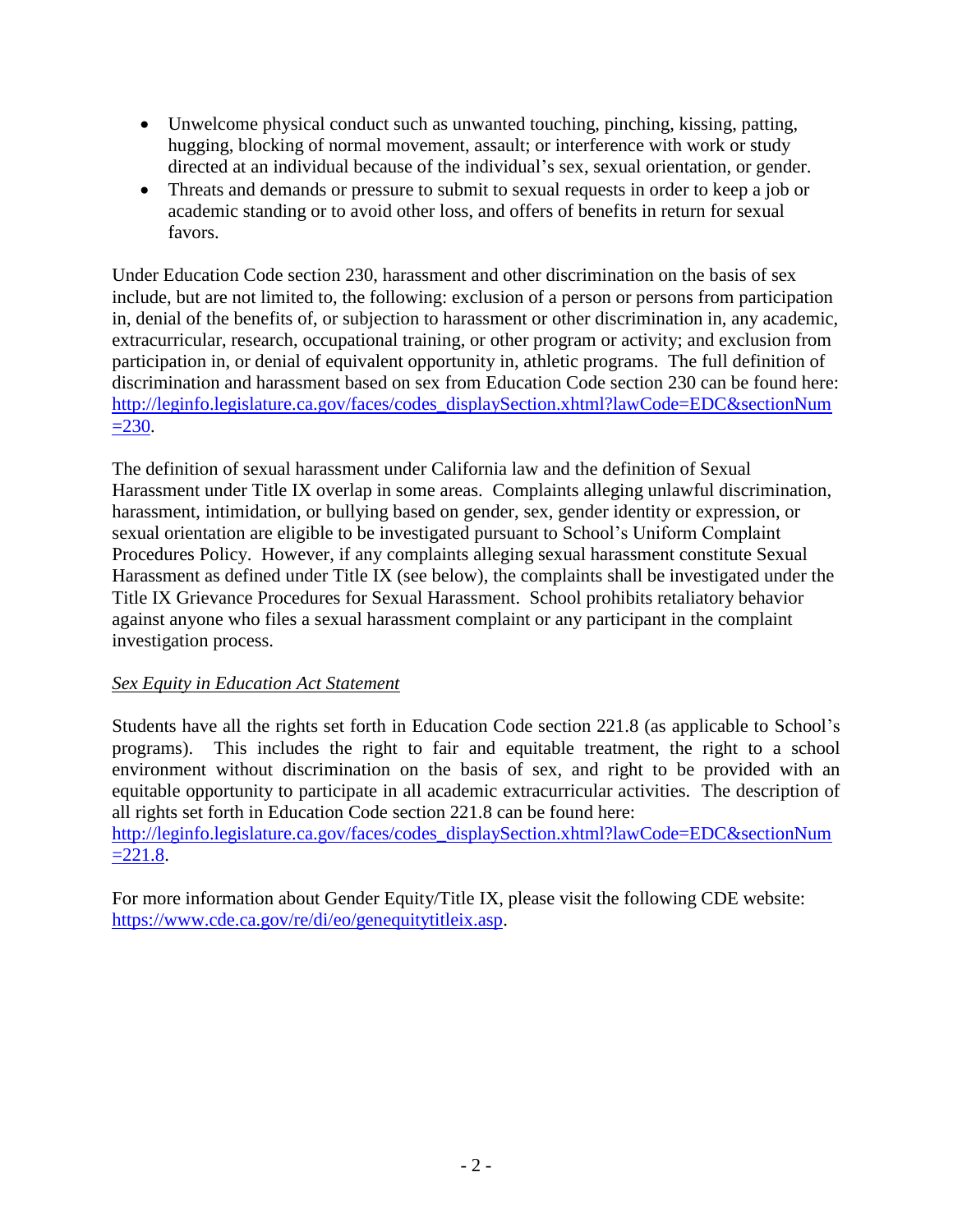## **Title IX Grievance Procedures for Sexual Harassment**

#### **I. Scope and Jurisdiction**

This Policy's Title IX grievance procedures apply only to conduct that falls within the definition of "Sexual Harassment" under Title IX. School employees or students may submit formal complaints of Sexual Harassment for investigation under this Policy. Sexual Harassment under Title IX means conduct on the basis of sex that falls within one or more of the following categories:

- 1. A School employee conditioning the provision of a school aid, benefit, or service on an individual's participation in unwelcomed sexual conduct.
- 2. Unwelcomed conduct determined by a reasonable person to be so severe, pervasive, and objectively offensive that it effectively denies a person equal access to School's education program or activity.
- 3. Sexual assault, dating violence, domestic violence, or stalking (as those terms are defined in 34 CFR section 106.30(a)(3)).

## **II. Title IX Personnel**

School has designated the following individual as its Title IX Coordinator to coordinate the investigation and resolution of Sexual Harassment formal complaints as outlined in this Policy:

> Christina M. Callaway 10269 Madrid Way Spring Valley, CA 91977 (619) 303-2782 ccallaway@mycpms.net

The Title IX Coordinator may designate other individual(s) to fulfill all or part of their duties. In addition to the Title IX Coordinator, the following Title IX Personnel are involved in the grievance process to address formal complaints:

- Investigator: The individual responsible for gathering all evidence related to the formal complaint. This individual will create an "Investigation Report" which will summarize the relevant evidence.
- Decision-Maker: The individual responsible for evaluating evidence in order to make a determination regarding the formal complaint. The Decision-Maker submits a written determination of findings to the parties. The Decision-Maker cannot be a Title IX Coordinator, the Investigator, or any individual involved in the investigation of the formal complaint.
- Title IX Appeals Officer: If applicable, this individual is responsible for evaluating an appeal of the final determination. The Title IX Appeals Officer cannot be a Title IX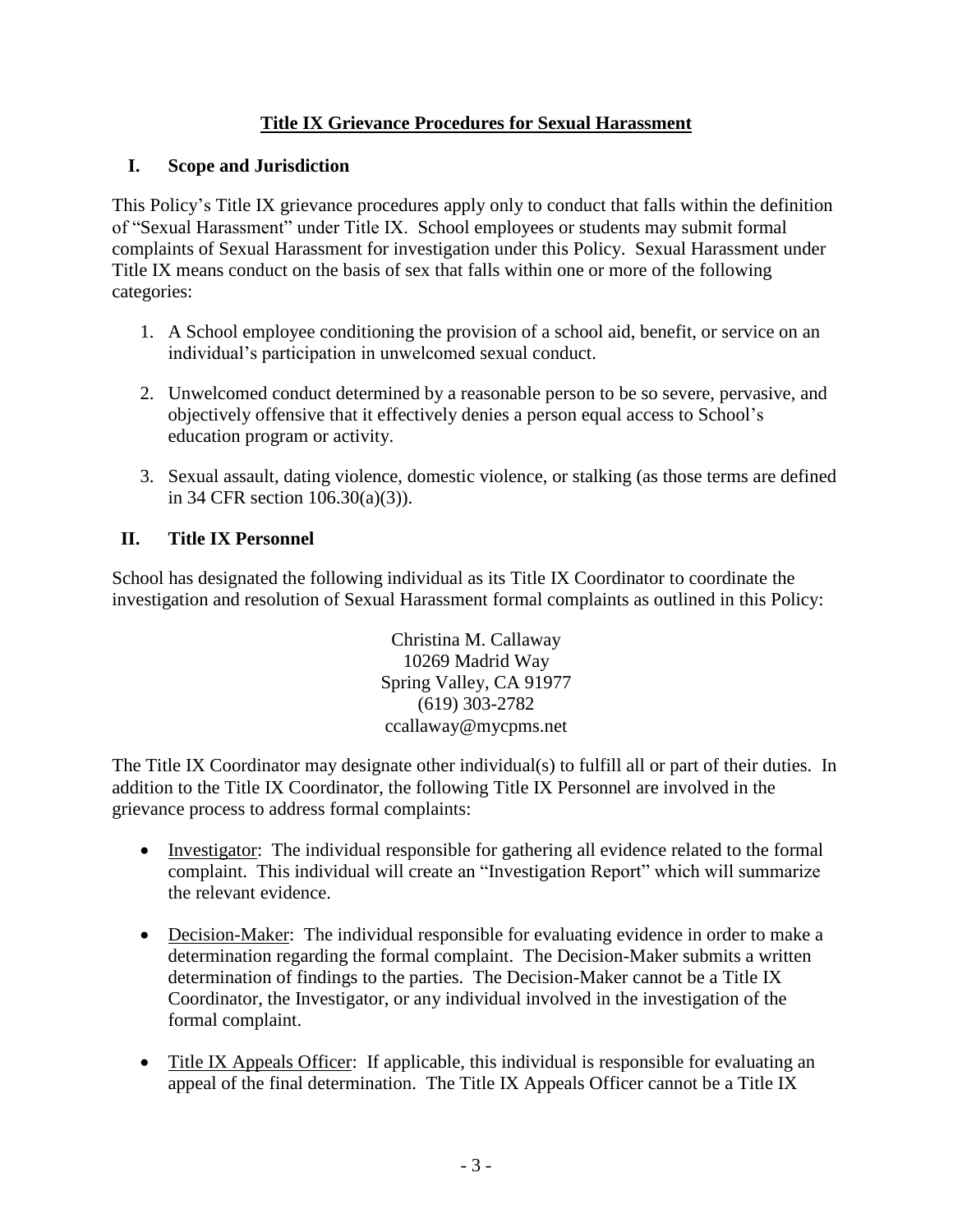Coordinator, Investigator, Decision-Maker, or any individual involved in the investigation of the formal complaint.

All Title IX Personnel (i.e., Title IX Coordinator, Investigator(s), Decision-Maker(s), Appeals Officer(s), and any person who facilitates an informal resolution process) will receive training in accordance with Title IX requirements. The Title IX Coordinator must ensure individuals responsible for investigating a formal complaint are neutral.

## **III. Reporting Allegations of Sexual Harassment**

Any individual (e.g., a student or employee who is alleged to be a victim of Sexual Harassment or a parent/guardian of a student who is alleged to be a victim of Sexual Harassment), may report Sexual Harassment directly to the School Title IX Coordinator, or to any other available School employee who shall immediately inform the Title IX Coordinator. Reports of Sexual Harassment can be made in-person, by mail, by telephone, by electronic mail, or by any other means that result in a Title IX Coordinator receiving the person's verbal or written report.

## **IV. School's Initial Response to a Report of Sexual Harassment**

Upon receipt of any report of Sexual Harassment, the Title IX Coordinator or designee will take the following steps. These steps are offered regardless of whether the complainant submits a formal written complaint:

- 1. Contact Complainant and Determine Need for Supportive Measures: The Title IX Coordinator will contact the complainant and respondent<sup>1</sup> to discuss the availability of supportive measures to stop the harassment, protect students, and ensure access to the educational program. If a formal complaint was not filed, the Title IX Coordinator shall explain to complainant the right to file a formal complaint and the process for filing a formal complaint. A formal complaint is one that contains the complainant's physical or digital signature, and it may be filed at any time with the Title IX Coordinator in person, by mail, or by email. A complainant may use the attached Title IX form to submit a formal complaint to the Title IX Coordinator.
	- a. Supportive measures are nondisciplinary and nonpunitive and shall be available at any point during the Title IX investigation. Supportive measures may include, but are not limited to: wellness check-ins, counseling services, extension of deadlines or course-related adjustments, modifications of work or class schedules, changes in work locations, or leaves of absences. The Title IX Coordinator is responsible for implementing the supportive measures.
- 2. Determine Need for Emergency Removal: The Title IX Coordinator will review the facts to determine whether the respondent (either student or staff) may need to be removed

 $\overline{a}$ <sup>1</sup> The "complainant" is the individual who is alleged to be the victim of conduct that could constitute Sexual Harassment. The "respondent" refers to the individual who has been reported to be the perpetrator of conduct that could constitute Sexual Harassment. If a parent or guardian has a legal right to act on behalf of a complainant or respondent, this right applies throughout all aspects of the Title IX matter, including the grievance process.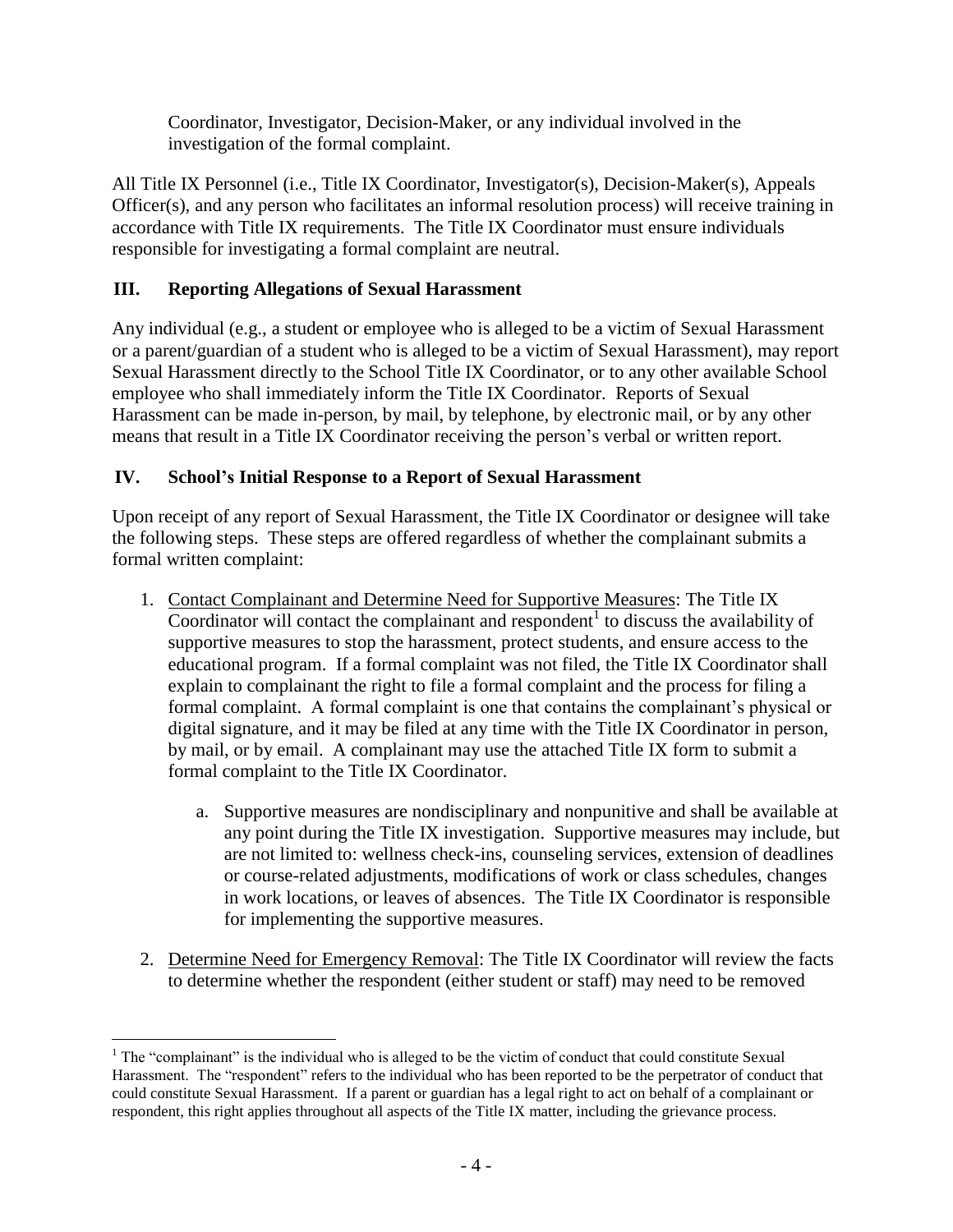from the educational program or activity to prevent any further sexual harassment and/or maintain the safety of students and staff.

- a. School may determine that removal from the educational program or activity is justified due to an immediate threat to the physical health or safety of any student or other individual arising from the allegations. School will conduct an individualized safety and risk analysis before the removal. School shall provide the respondent with notice and an opportunity to challenge the decision immediately following the removal.
- b. If the respondent is a student, School is subject to applicable laws and school policies regarding involuntary removals, suspensions, and expulsions.
- c. If the respondent is an employee, the employee may be placed on administrative leave during the formal complaint investigation.

#### **V. Initial Review of Formal Complaint:**

If a formal complaint is filed, the Title IX Coordinator will review the complaint to determine whether it raises allegations that fall within the definition of Sexual Harassment under Title IX as described above. School may consolidate multiple formal complaints where the allegations of Sexual Harassment arise out of the same facts or circumstances.

If it does, the Title IX Coordinator will follow this Policy's grievance procedures for formal complaints. If it does not, the Title IX Coordinator will determine whether the complaint should be dismissed (as explained below) and/or investigated pursuant to another applicable School policy (e.g., Uniform Complaint Procedures).

At any time after a formal complaint has been filed, but before reaching a determination regarding the allegation, School may offer an informal resolution process (such as a restorative justice or mediation) to the complainant and respondent. However, the informal resolution process is not available where the complainant alleges that an employee sexually harassed a student. Participation in informal resolution is voluntary.

#### **VI. Mandatory or Permissive Dismissal of Formal Complaint:**

Under certain circumstances, a complaint must or should be dismissed by the Title IX Coordinator. The Title IX Coordinator will endeavor to make this determination no more than **ten (10) school days** from the date they receive the formal complaint.

- 1. Mandatory Dismissal: The Title IX Coordinator must dismiss the formal complaint if they determine any of the following:
	- a. The alleged conduct would not constitute Sexual Harassment as defined under Title IX even if proved;
	- b. The alleged conduct did not occur in School's education program or activity; or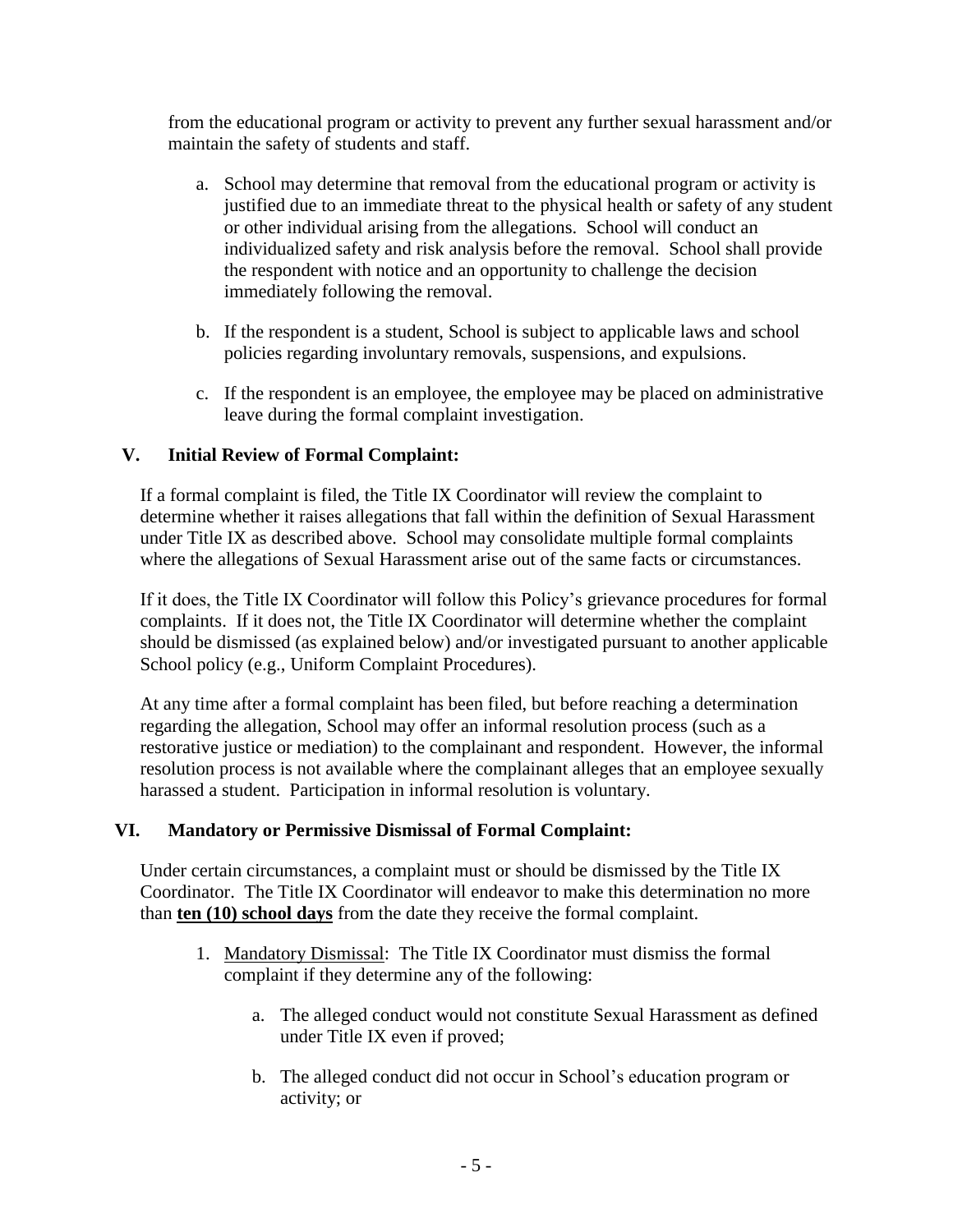- c. The alleged conduct did not occur against an individual in the United States.
- 2. Permissive Dismissal: The Title IX Coordinator may dismiss a formal complaint if they determine any of the following:
	- a. The complainant has notified School, in writing, that they would like to withdraw the complaint or any allegations in the complaint;
	- b. The respondent is no longer enrolled in, or employed by, School; or
	- c. Specific circumstances prevent School from gathering evidence to reach a determination with regard to the complaint.

Written Notice of Dismissal: If the Title IX Coordinator dismisses the complaint, they must send written notice of the dismissal simultaneously to both parties (complainant and respondent) as follows:

- The written notice should state the reason(s) for the dismissal and inform the parties of their right to appeal in accordance with the procedures described in the "Appeals" section below.
- If the Title IX Coordinator determines another School grievance procedure (e.g., Uniform Complaint Procedures) is the appropriate grievance procedure for the complainant's allegation(s), the written notice shall inform the parties (complainant and respondent) of School's intent to investigate the complaint through that grievance procedure.

## **VII. Title IX Grievance Procedures**

If the Title IX Coordinator does not dismiss the formal complaint, School will initiate the following Title IX Grievance Procedures and issue a Written Decision. School will endeavor to complete its investigation and issue a Written Decision within **sixty (60) calendar days of receipt of the formal complaint**.

1. Send Written Notice of Formal Complaint

The Title IX Coordinator must provide the parties (complainant and respondent) with a Notice of Formal Complaint. The Title IX Coordinator will endeavor to provide this Notice within **ten (10) school days of receipt of the formal complaint**. The notice shall include: (1) a copy of this Policy; (2) a description of the allegations potentially constituting Sexual Harassment with sufficient details known at the time; (3) a statement that the respondent is presumed not responsible for conduct and that a determination regarding responsibility is made at the conclusion of the grievance process; (4) a statement informing the parties of the opportunity to have an advisor of their choice throughout the grievance process and the ability to inspect and review evidence; and (5) a statement informing the parties that they must not knowingly make false statements or submit false information.

2. Investigator Conducts Investigation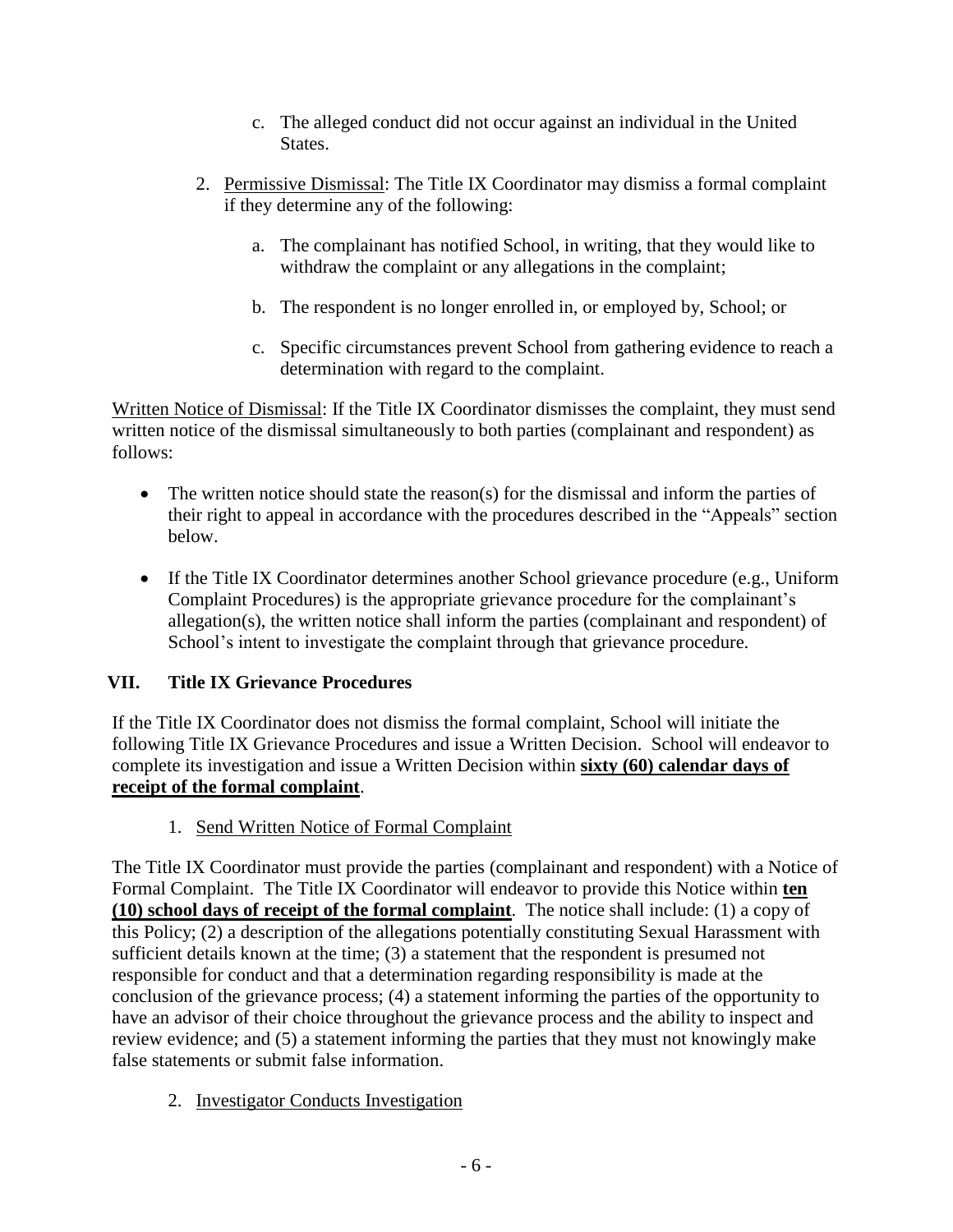The Investigator will gather and review evidence related to the allegations. This can include, but is not limited to, interviewing parties or witnesses, as well as reviewing relevant evidence. The Investigator will not require, request, or rely upon any information protected under a legally recognized privilege, unless the person holding such privilege has waived it.

Written notice of all investigative interviews or other meetings must be provided to any individual whose participation is invited or expected to be provided with sufficient time for the individual to prepare to participate. Notice must include the date, time, location, participants, and purpose of the meeting. Attendees of such meetings will have the right to be accompanied by an advisor of their choice.

## 3. Investigator Provides Parties Equal Opportunity to Review Gathered Evidence

The Investigator will provide both the complainant and respondent with an equal opportunity to review the evidence that is directly related to the allegations raised in the formal complaint. The parties will have a period of at least **ten (10) calendar days** before the Investigative Report is provided to the parties to review the evidence, ask the Investigator additional questions, and provide or suggest additional evidence to be considered by the Investigator.

## 4. Investigator Prepares and Shares Investigative Report

The Investigator will prepare an Investigative Report summarizing the relevant evidence. The Investigative Report is not School's final Written Decision. The Investigator will send the Investigative Report to the parties and their advisors, if any, for their review and written response at least **ten (10) calendar days** before issuance of the Written Decision. School will inform the parties in writing that they may submit to the Decision-Maker written, relevant questions that the parties want asked of any party or witness. The Decision-Maker is responsible for providing the responses (if any) to these questions to both parties.

## 5. Decision-Maker Issues Written Decision

The Decision-Maker will endeavor to issue the Written Decision within **sixty (60) calendar days from the receipt of the formal complaint**. The Decision-Maker will issue a Written Decision to both parties simultaneously. The Decision-Maker uses the "preponderance of evidence" standard (i.e., it is more likely than not that the respondent committed the alleged conduct). The Written Decision will include all of the following:

- a. Identification of the allegations potentially constituting Sexual Harassment.
- b. A description of the procedural steps taken by School during the investigation process (e.g., notifications to the parties, interviews with the parties and witnesses, site visits, or methods used to gather other evidence).
- c. Findings of fact supporting the determination.
- d. Conclusions regarding the application of School's policies to the facts.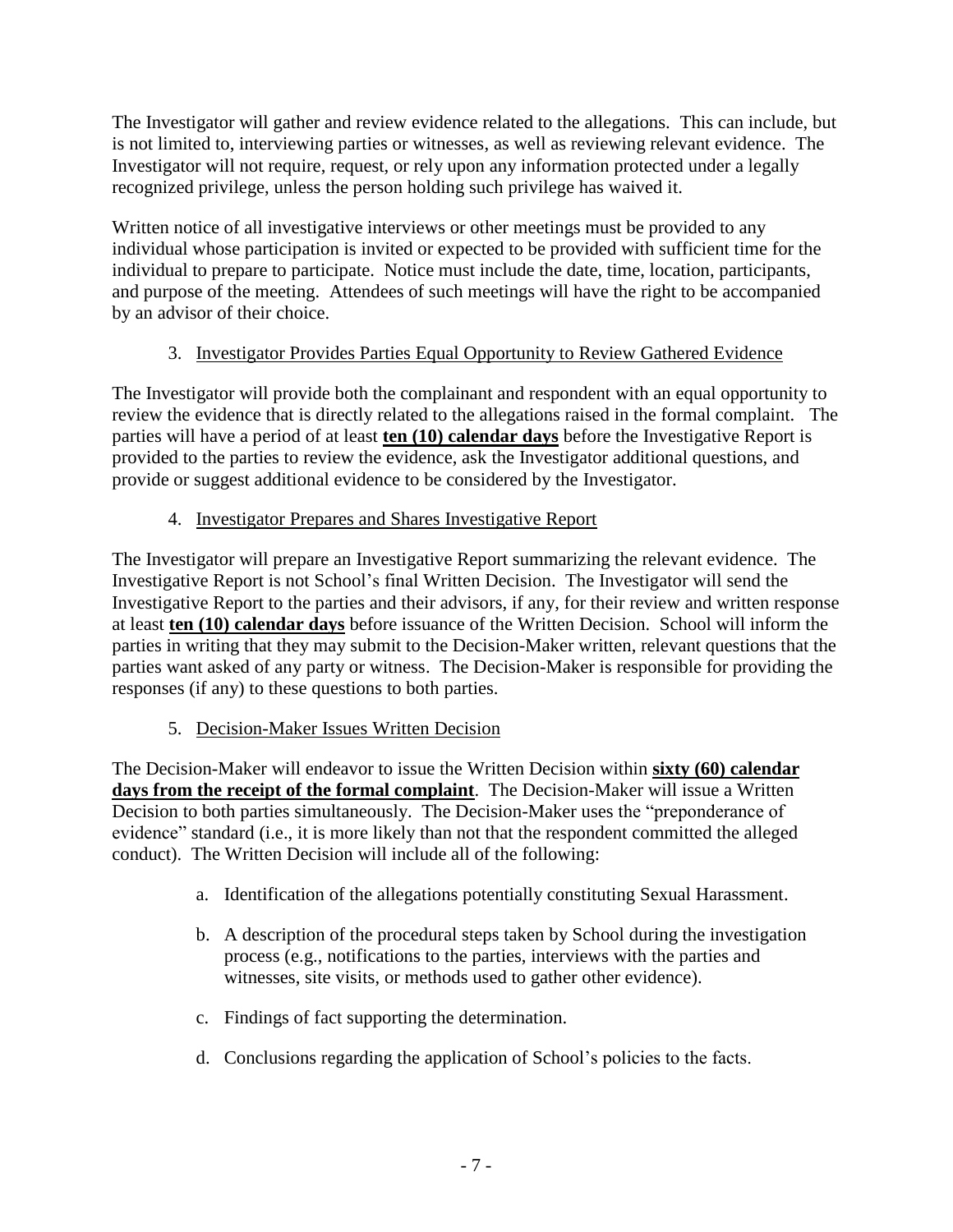- e. A statement of, and rationale for, the result as to each allegation, including a decision regarding responsibility, any disciplinary sanctions School imposes on the respondent, and whether remedies designed to restore or preserve equal access to School's educational program will be provided by School to the complainant.
- f. School's procedures and permissible bases for either party to appeal the decision.
- 6. Remedies

If School determines that the respondent engaged in Sexual Harassment, School will provide remedies to the complainant, as appropriate. This may include supportive measures. Remedies may also include: transfer from a class; parent/student conference(s); positive behavior support; warnings; detention; and/or formal discipline, such as suspension and expulsion. When an employee is found to have committed Sexual Harassment, School will take appropriate disciplinary action, up to and including termination, in accordance with School's policies and as permitted by law.

#### **VIII. Appeals**

Either party may appeal School's Written Decision, or its dismissal of a formal complaint or any allegation in the complaint, within **five (5) calendar days of the decision**. An appeal may be made on any of the following grounds:

- 1. A procedural irregularity affected the outcome.
- 2. New evidence that was not reasonably available at the time the determination regarding responsibility or dismissal was made that could affect the outcome of the matter.
- 3. The Title IX Coordinator, Investigator, or Decision-Maker had a conflict of interest or bias for or against complainant or respondent that affected the outcome of the matter.

Upon receipt of an appeal, School will provide a written notification to the other party about the appeal that gives both parties a reasonable, equal opportunity to submit a written statement in support of/challenging the appeal.

The Title IX Appeals Officer (not Decision-Maker, Title IX Coordinator, or Investigator) shall issue a written decision of an appeal, including the rationale for the result, to both parties simultaneously. The Title IX Appeals Officer will endeavor to issue their decision within **thirty (30) calendar days from the receipt of the appeal**.

#### **IX. Record Keeping**

School will maintain for a period of seven (7) years records pertaining to Title IX Sexual Harassment allegations in accordance with 34 CFR section 106.45(b)(10), as well as all materials used to train Title IX Personnel.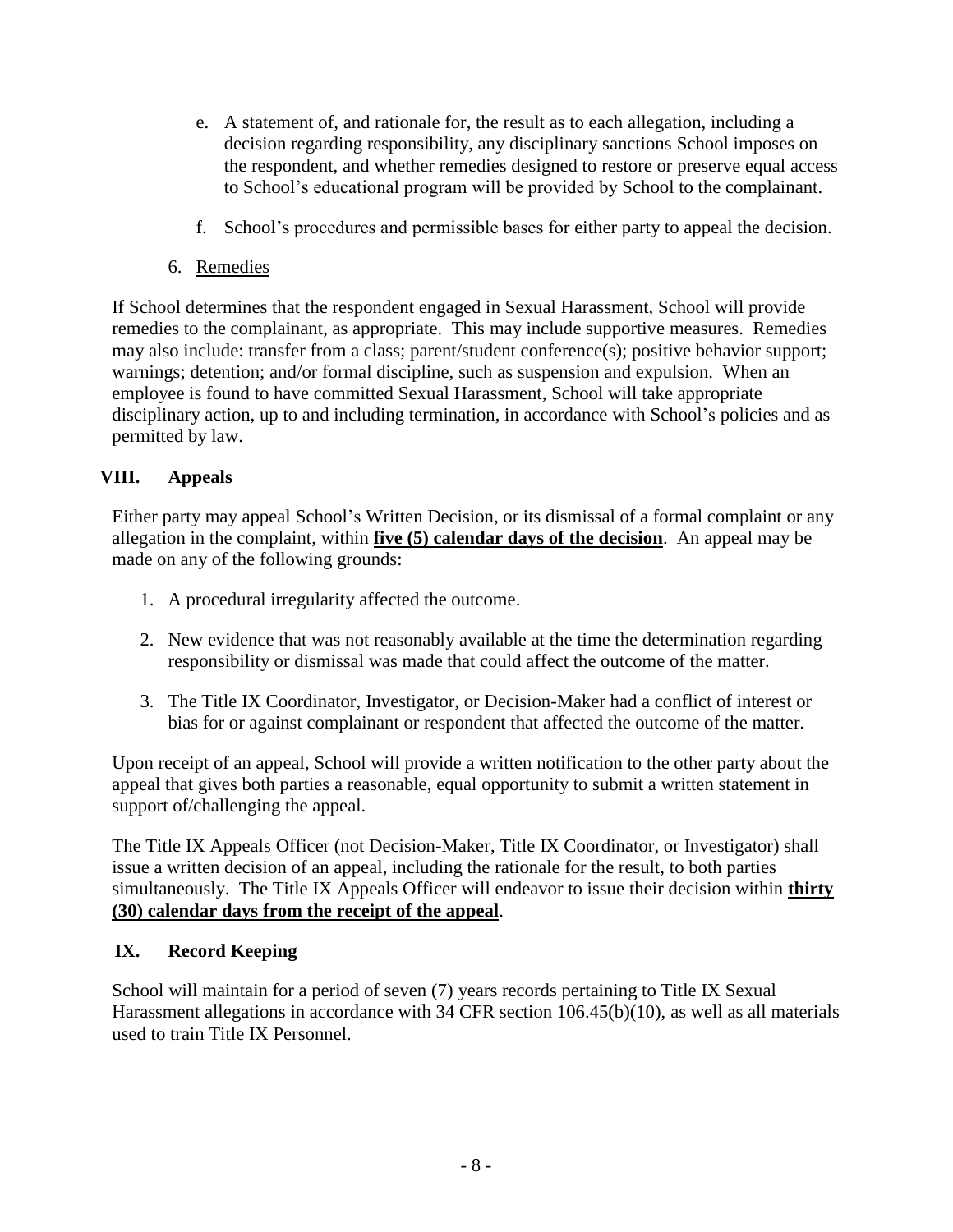# **Title IX Sexual Harassment Complaint Form**

| below.                                                      | Instructions: This form can be completed by any individual who has knowledge of a sexual harassment conduct occurring<br>within an education program or activity of College Preparatory Middle School ("School"). Please complete the information<br>below. Should you need additional space or would like to provide documentation to support the allegations in the complaint,<br>you can attach those to this complaint form. If you have any questions, please contact School's Title IX Coordinator listed |
|-------------------------------------------------------------|-----------------------------------------------------------------------------------------------------------------------------------------------------------------------------------------------------------------------------------------------------------------------------------------------------------------------------------------------------------------------------------------------------------------------------------------------------------------------------------------------------------------|
|                                                             | <b>Contact Information and Complainant's (Victim) Information</b>                                                                                                                                                                                                                                                                                                                                                                                                                                               |
|                                                             |                                                                                                                                                                                                                                                                                                                                                                                                                                                                                                                 |
|                                                             |                                                                                                                                                                                                                                                                                                                                                                                                                                                                                                                 |
|                                                             |                                                                                                                                                                                                                                                                                                                                                                                                                                                                                                                 |
|                                                             | School Name: Name and School Name and School Name and School Name and School Name and School Name and School Name and School Name and School Name and School Name and School Name and School Name and School Name and School N                                                                                                                                                                                                                                                                                  |
|                                                             |                                                                                                                                                                                                                                                                                                                                                                                                                                                                                                                 |
| <b>Respondent's (Accused) Information</b>                   |                                                                                                                                                                                                                                                                                                                                                                                                                                                                                                                 |
|                                                             | Respondent's Full Name: Law and Second Contract and Second Contract and Second Contract and Second Contract and Second Contract and Second Contract and Second Contract and Second Contract and Second Contract and Second Con                                                                                                                                                                                                                                                                                  |
| Is the accused a School student? $\square$ No $\square$ Yes | If yes, what is the student's grade and relation to complainant:                                                                                                                                                                                                                                                                                                                                                                                                                                                |
|                                                             | Is the accused a School staff member? $\Box$ No $\Box$ Yes<br>If yes, what is the staff member's relation to the complainant (e.g., teacher)?                                                                                                                                                                                                                                                                                                                                                                   |
| <b>Details of Complaint</b>                                 |                                                                                                                                                                                                                                                                                                                                                                                                                                                                                                                 |
| might be helpful to a complaint investigator.               |                                                                                                                                                                                                                                                                                                                                                                                                                                                                                                                 |
|                                                             | Did the harassment occur at School or during a School activity? If so, please describe:                                                                                                                                                                                                                                                                                                                                                                                                                         |
|                                                             | Did this incident interfere with your ability to access or participate in School programs or activities? If so, please describe:                                                                                                                                                                                                                                                                                                                                                                                |
|                                                             |                                                                                                                                                                                                                                                                                                                                                                                                                                                                                                                 |
|                                                             | List the individuals involved in the relevant incident(s):                                                                                                                                                                                                                                                                                                                                                                                                                                                      |
|                                                             |                                                                                                                                                                                                                                                                                                                                                                                                                                                                                                                 |